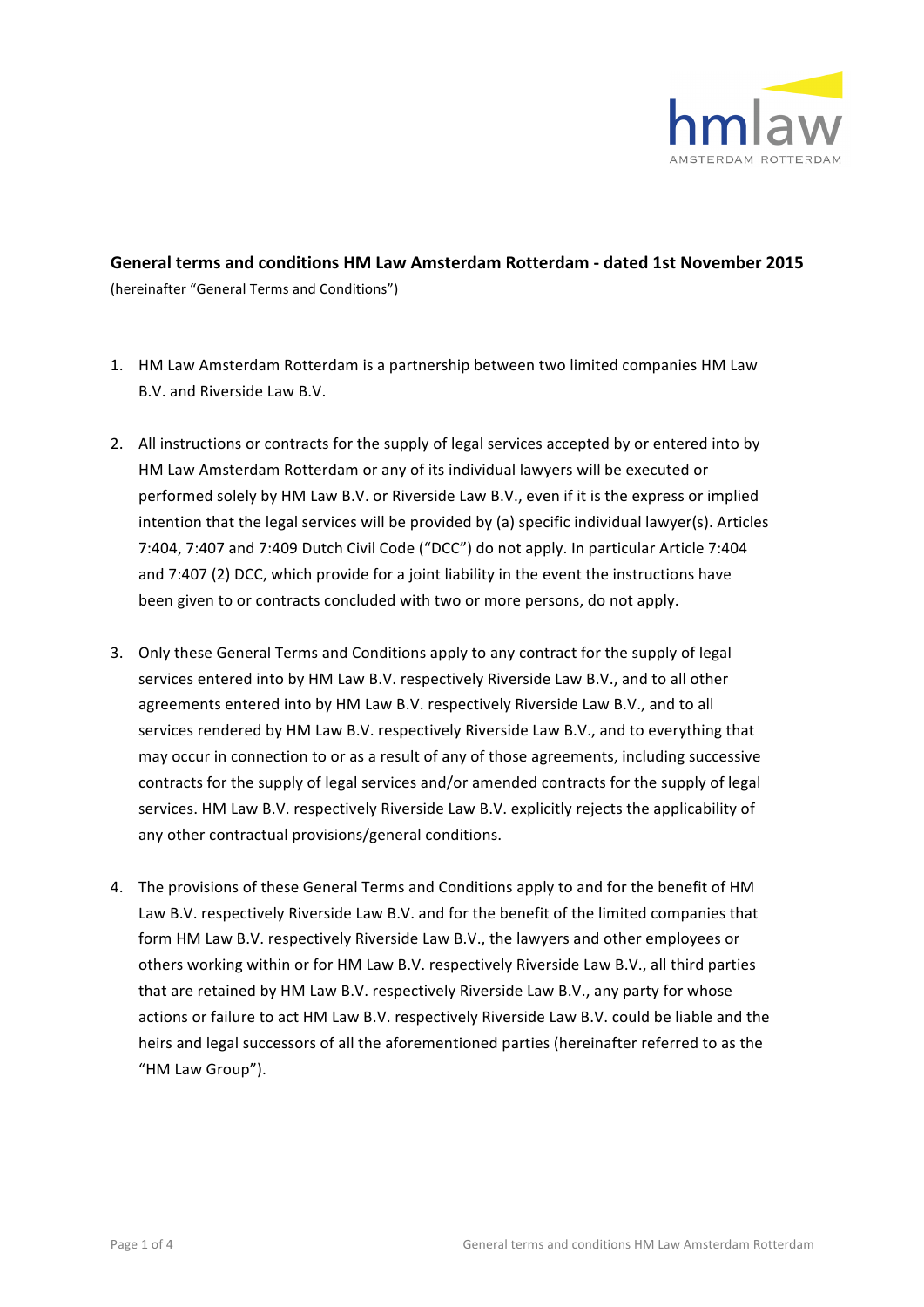

- 5. Any and all personal liability of the HM Law Group is hereby explicitly rejected. Only HM Law B.V. respectively Riverside Law B.V. is liable for any mistakes, negligence, failure to act or for any other reason that causes any loss, costs or damages of whatever kind whatsoever.
- 6. Any and all liability of HM Law B.V. respectively Riverside Law B.V. and/or the HM Law Group is limited to the amount that is actually paid out by HM Law B.V. respectively Riverside Law B.V. professional liability insurance, increased by the amount of the deductible under that insurance policy. In the event that HM Law B.V. respectively Riverside Law B.V. professional liability insurance, for whatever reason (including but not limited to fault or negligence of HM Law B.V. respectively Riverside Law B.V. and/or the HM Law Group), does not pay out, any and all liability of HM Law B.V. respectively Riverside Law B.V. and/or HM Law Group shall be limited to the amount that HM Law B.V. respectively Riverside Law B.V. has invoiced in the relevant case that has been timely paid to HM Law B.V. respectively Riverside Law B.V., subject to a maximum amount of EUR 10,000.- (ten thousand Euros) excl. VAT. This limitation also applies in the event HM Law B.V. respectively Riverside Law B.V. and/or HM Law Group is to blame that the insurance does not pay any indemnification.
- 7. Notwithstanding the previous Article, the liability of HM Law B.V., Riverside Law B.V. respectively the HM Law Group is fully excluded in respect of any indirect loss as defined subject to the laws of the Netherlands, respectively any direct or indirect loss of income, turnover, profit, business opportunity and similar losses.
- 8. In respect of the delivery of legal services respectively work HM Law B.V. respectively Riverside Law B.V. are authorised and entitled to employ the services of third parties. Such employment will be reasonable and subject to due care and will whenever possible be discussed with the Client. In no event shall HM Law B.V. respectively Riverside Law B.V. be liable for any loss or damage as a result of any actions, failures to act or negligence of these third parties, unless in the case such loss or damage was caused by HM Law B.V. intentionally or with gross negligence.
- 9. At the time of engagement HM Law B.V. respectively Riverside law B.V. will agree with the client/principal a fixed price or an hourly fee. In the case a hourly fee has been agreed, HM Law B.V. respectively Riverside law B.V. is entitled to adjust the fee rate each year on 1st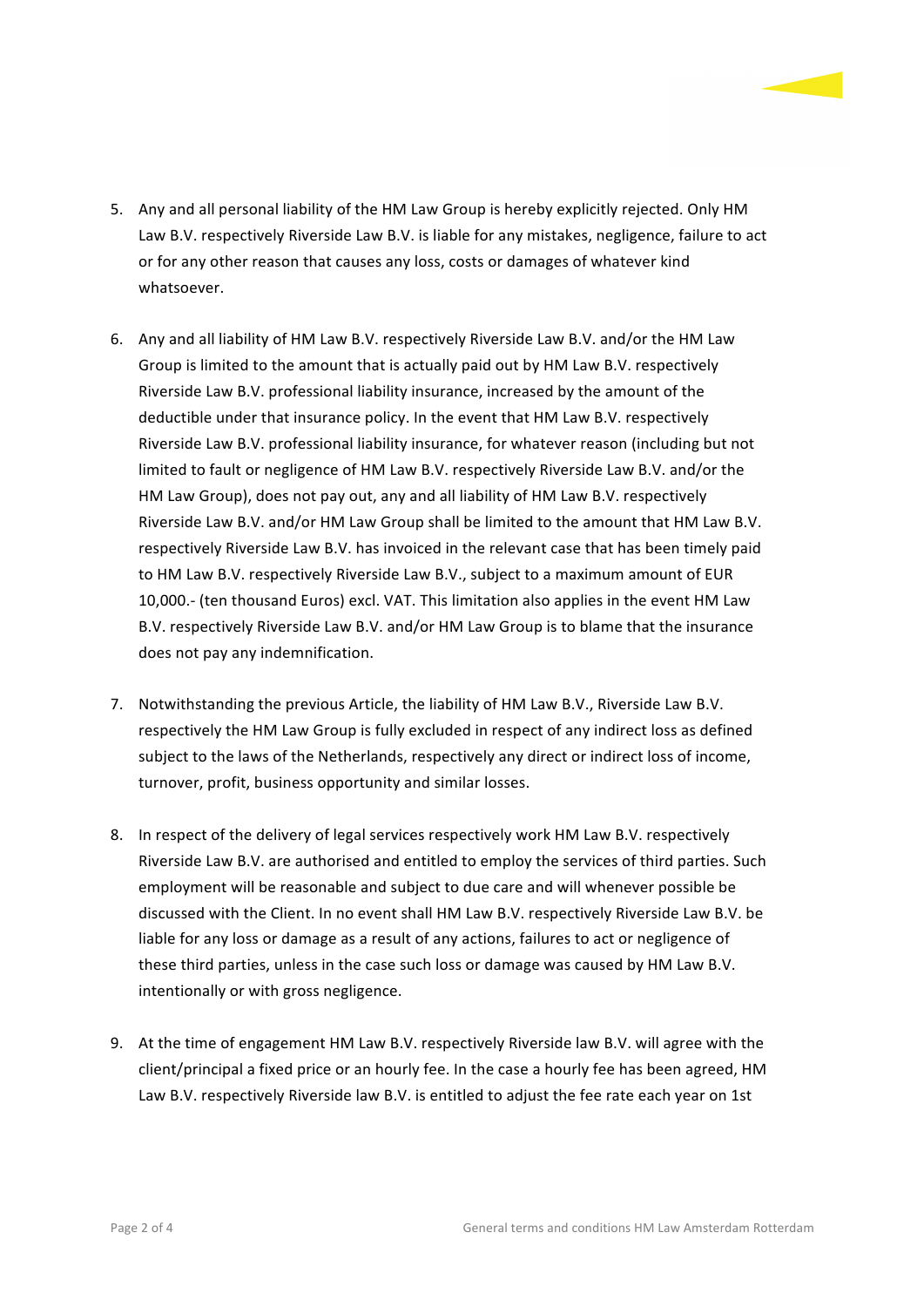

January after the instructions have been accepted in conformity with the index for consumer prices as published by the Dutch Office for Statistics.

- 10. Unless agreed otherwise, the payment has to be made within 14 days after the date of invoice, failing which the clients/principal is in default by operation of law (thus without any summons or further notice of default is required). In the case of a default the client/principal will be due an interest of 1% per month or part of a month over the total amount of the invoice, respectively any balance outstanding, to be calculated as from the date the amount became due up to the date of payment. The out of Court expenses for collection of outstanding invoice amounts is 15% over the total balance outstanding (including VAT).
- 11. The legal relationship between the client/principal and HM Law B.V. respectively Riverside Law B.V. is governed by the Law of the Netherlands. Any disputes will, unless in those cases whereby the complaints and dispute settlement scheme of the Dutch Bar Association will be applied, any disputes will be submitted in first instance exclusively to the Court of Amsterdam or the Court of Rotterdam.
- 12. COMPLAINTS AND DISPUTE SETTLEMENT SCHEME FOR THE LEGAL PROFESSION ("ADVOCATUUR")
	- a. HM Law B.V. and Riverside Law B.V. take part of the complaints and dispute settlement scheme legal profession "Advocatuur" of the Dutch Bar Association.
	- b. The scheme concerns the procedure followed by HM Law B.V. and Riverside Law B.V. for the handling of complaints of clients of HM Law B.V. respectively Riverside Law B.V.
	- c. When HM Law B.V. respectively Riverside law B.V. does not succeed to resolve the complaints of a client in respect of the legal services provided by a lawyer of HM Law B.V. respectively Riverside law B.V. with the help of the complaints and settlement scheme in a for the client acceptable manner, such client may submit those complaints to the Disputes Committee for the Legal Profession (hereinafter the Committee) within 12 months after the handling of the matter in writing by HM Law B.V. respectively Riverside Law. B.V.
	- d. All disputes resulting from the delivery and/or instructions in respect of legal services by a lawyer of HM Law B.V. respectively Riverside law B.V., including any disputes about disputed and/or unpaid invoices, will be handled by the Committee at the